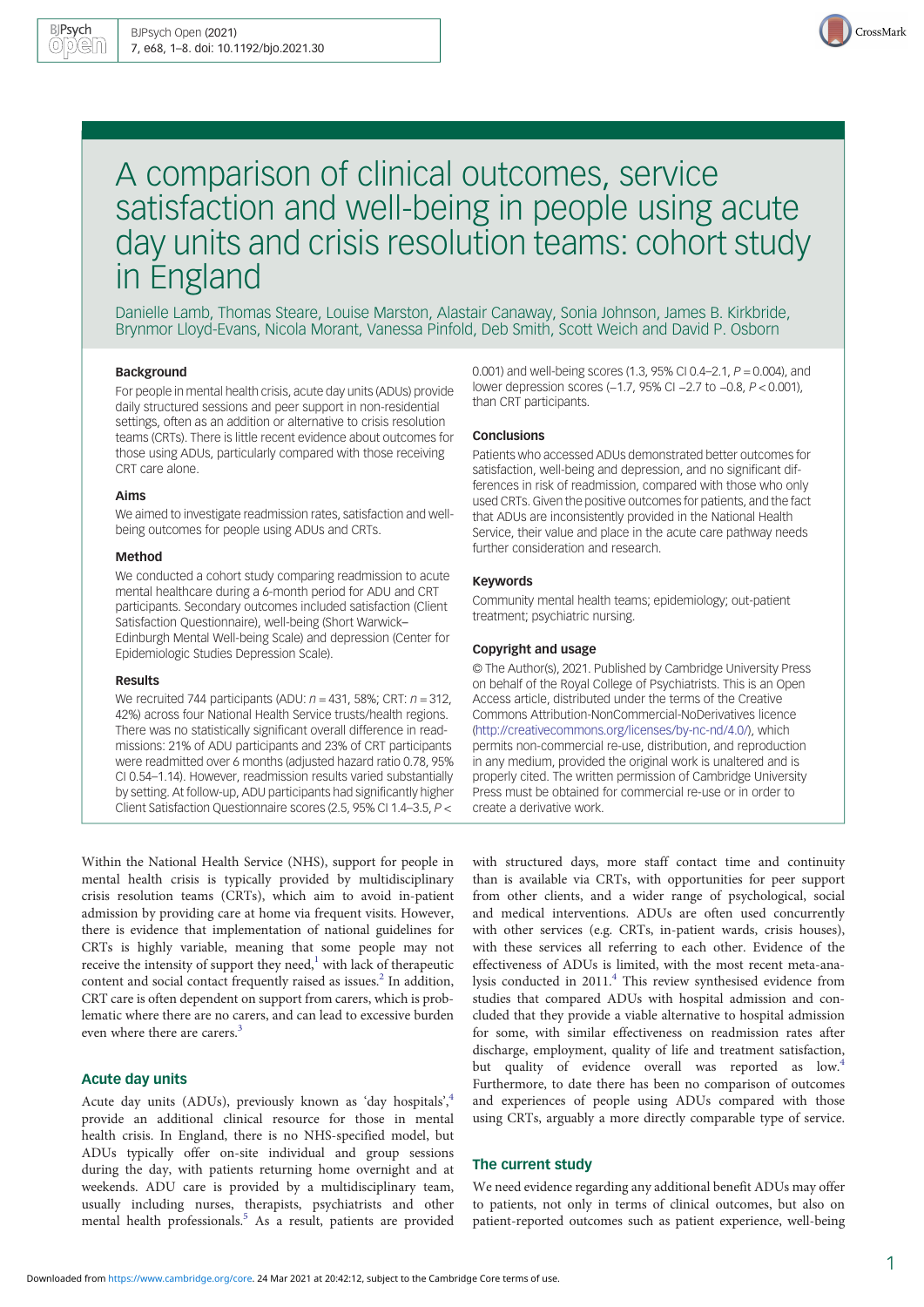and quality of life. The aims of this study were to describe and compare the clinical and sociodemographic characteristics of people using ADUs and CRTs; and to compare outcomes in terms of readmission, well-being, depression and patient satisfaction for those who received ADU care with those who received only CRT care.

We hypothesised that people receiving ADU care would have fewer admissions, greater satisfaction and well-being, and less depression at 6 months, compared with those receiving CRT care alone.

## Method

The authors assert that all procedures contributing to this work comply with the ethical standards of the relevant national and institutional committees on human experimentation and with the Helsinki Declaration of 1975, as revised in 2008. All procedures were approved by the London Bloomsbury Research Ethics Committee (reference number 16/LO/2160).

#### Design and setting

We established a quasi-experimental cohort study of people using ADU and CRT services and compared readmission to the acute care pathway during a 6-month period from baseline, as well as measures of depression, well-being and satisfaction with services. We recruited four NHS trusts with ADUs and CRTs in England. A brief characterisation of each NHS trust and ADU is available in Table 1. More detailed information about each of the NHS trusts is available in a set of case studies.<sup>[6](#page-7-0)</sup> Participant recruitment took place between March 2017 and April 2019, with follow-up completed in September 2019.

We invited people consecutively admitted to each service to participate in baseline interviews. Recruitment and data collection could occur at any point during the initial admission, and up to 14 days after discharge from the service. Telephone or online follow-up was carried out 8–12 weeks after baseline, with electronic health record (EHR) outcome data collected at 6 months after baseline.

### **Participants**

Inclusion and exclusion criteria

Inclusion criteria were as follows: aged ≥18 years, used an ADU/ CRT service for at least 1 week, read and understand English (or translator available), capacity to provide informed consent and did not pose too high a risk to others or themselves to participate (as judged by their current clinical team).

ADU participants could use CRTs concurrently or during the follow-up period; however, CRT participants were excluded if they used an ADU at any point during study period. This was to determine the benefits of ADUs as an addition to the acute care pathway, over and above CRTs.

#### Measures

## Exposure

Our main exposure was being under the care of an ADU (solely or in combination with CRT use) for at least 1 week before baseline, compared with CRT care only.

#### Outcomes

Our primary outcome was time to readmission for acute treatment, after discharge from CRT or ADU, during the 6-month study period (starting from the date of recruitment to the study). This was collected via service use data from EHRs. We defined readmission for acute treatment as any subsequent use of acute mental health services (CRT, crisis house, ADU or in-patient ward) after discharge from the service used at baseline during the subsequent 6-month study period.

Our secondary outcomes were self-reported satisfaction with mental health services (Client Satisfaction Questionnaire; CSQ),<sup>[7](#page-7-0)</sup> well-being (Short Warwick–Edinburgh Mental Well-being Scale; SWEMWBS)[8](#page-7-0) and depression (Center for Epidemiologic Studies Depression Scale; CES-D),<sup>9</sup> collected via online questionnaire at baseline and 8–12 weeks later.

## Covariates

We collected demographic data and self-rated physical health via the baseline questionnaire. We collected data from EHRs on admissions and service use; clinical characteristics (ICD-10 diagnosis and any comorbid diagnoses, physical health diagnoses, substance misuse, smoking, medication, previous hospital admission); Health of the Nation Outcome Scales (HoNOS) scores<sup>10</sup> and content of care (physical assessment carried out, carers involved in care, psychological input from service used at baseline). Where patients had multiple diagnoses recorded in their EHR, we recorded the diagnosis considered to be more severe. We recorded whether the person had a serious mental illness (SMI), typically defined as

| Table 1                                                                         | NHS trust and team characteristics                                      |            |                                                                                                                                                                                                                       |  |  |  |  |
|---------------------------------------------------------------------------------|-------------------------------------------------------------------------|------------|-----------------------------------------------------------------------------------------------------------------------------------------------------------------------------------------------------------------------|--|--|--|--|
| <b>NHS</b><br>trust                                                             | <b>Trust characteristics</b>                                            | Team       | <b>Team characteristics</b>                                                                                                                                                                                           |  |  |  |  |
|                                                                                 |                                                                         |            |                                                                                                                                                                                                                       |  |  |  |  |
| Trust 1                                                                         | Serving a large and relatively affluent city<br>in the south of England | <b>ADU</b> | A new service at the time of study recruitment, closely linked with the local CRT and located<br>nearby. Provides primarily psychoeducational and psychological group sessions                                        |  |  |  |  |
|                                                                                 |                                                                         | <b>CRT</b> | 24/7 service offering assessment and home treatment, open referral process (e.g. patients can<br>self-refer)                                                                                                          |  |  |  |  |
| Trust 2                                                                         | Serving an inner-city area of a major<br>metropolitan centre            | <b>ADU</b> | The service has operated for around 15 years, and is closely linked with the local CRT and<br>located on the same site. A diverse and strongly arts-based programme of sessions, e.g. art,<br>dance and drama therapy |  |  |  |  |
|                                                                                 |                                                                         | <b>CRT</b> | 24/7 service, offering assessment and home treatment, open referral process                                                                                                                                           |  |  |  |  |
| Trust 3                                                                         | Serving a medium-sized city in the<br><b>Midlands</b>                   | ADU        | Operating for around 7 years, with close links to the local CRT and located on the same site.<br>Provides mostly activity-based sessions, e.g. arts activities, gardening etc.                                        |  |  |  |  |
|                                                                                 |                                                                         | <b>CRT</b> | 24/7 service, offering assessment and home treatment. Referrals are made by health<br>professionals                                                                                                                   |  |  |  |  |
| Trust 4                                                                         | Serving a commuter town and rural area<br>near a large city             | <b>ADU</b> | The service has operated for around 6 years, with links to the local CRT, but not based nearby.<br>Provides mostly psychoeducational and psychological sessions                                                       |  |  |  |  |
|                                                                                 |                                                                         | <b>CRT</b> | 24/7 service, offering assessment and home treatment, open referral process                                                                                                                                           |  |  |  |  |
| NHS, National Health Service; ADU, acute day unit; CRT, crisis resolution team. |                                                                         |            |                                                                                                                                                                                                                       |  |  |  |  |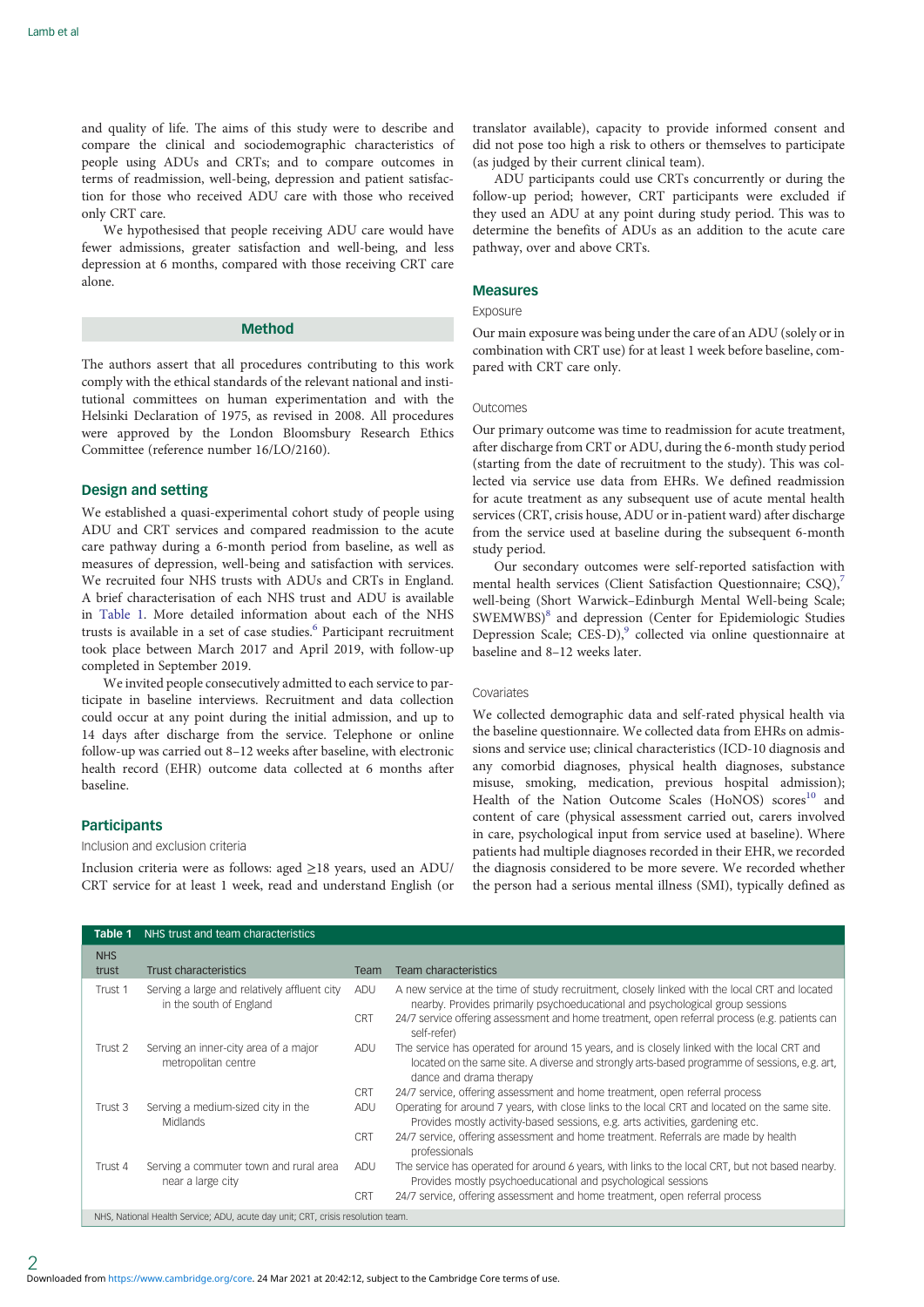being diagnosed with schizophrenia, other non-organic psychoses or bipolar disorder.<sup>[11](#page-7-0)</sup>

#### Procedure

At baseline, ADU/CRT staff screened all people consecutively admitted to their service from the study start date. All those who met the inclusion criteria were approached by clinical or research staff and asked if they were willing to discuss participation further (except at NHS trusts where individuals had already given consent to be contacted directly about research projects: in this instance, researchers contacted people directly, once their eligibility and any risk-related safety requirements had been established from clinicians and patient records). Those who agreed to discuss the study were contacted by a researcher with an information sheet and an offer to answer any questions. Potential participants were given at least 24 hours to consider whether they would like to take part, and then if still interested, they provided written consent to a researcher, who also collected the baseline data. Consent and data collection could occur up to 14 days after discharge from initial service use.

Participants were offered £20 (vouchers) reimbursement for taking part (£10 for the baseline interview and £10 for the followup interview at 8–12 weeks after baseline). Participants were contacted by telephone by a researcher 8–12 weeks after baseline, to collect follow-up data. At 6 months after baseline, readmission data were collected from EHRs.

## Sample size

A priori, we estimated that a sample size of 400 patients per group  $(N = 800)$  would give 90% power to detect a difference of 12% in the proportions readmitted in each arm (with an assumption of 50% readmission in the CRT group), with alpha set to 0.05. It would also afford 90% power to detect an effect size difference of 0.3 on the CSQ. This calculation included inflation for clustering by NHS trust.

### Analysis

We calculated descriptive statistics comparing the baseline characteristics of people using ADUs versus those using CRTs for the sample as a whole, and within NHS trusts. We explored baseline differences in demographics, clinical data and content of care, using parametric and non-parametric tests as appropriate, as well as the proportion of people using ADUs versus CRTs who were admitted during the 6-month study period.

For our primary outcome, we compared time to readmission in ADU and CRT participants. We analysed this using Cox's regression to produce a hazard ratio. Cohort entry was the date of recruitment and cohort exit date was the date of readmission to acute care or the 6-month study end-point. We adjusted for variables chosen a priori, which previous research suggested may be relevant (trust, age, gender, SMI diagnosis, employment, baseline HoNOS score, baseline SWEMWBS score and whether the person had previously been an in-patient). Covariates were added using a stepwise procedure, starting with a bivariate model with NHS trust as a fixed effect, then adding the variables of age, gender and employment, followed by diagnosis, HoNOS score, SWEMWBS score and finally, whether the person had previously been an in-patient. Because of expected heterogeneity between different NHS trusts, we tested for an interaction between type of team (ADU/CRT) and NHS trust as a sensitivity analysis.

For the secondary outcomes, we analysed mean satisfaction, well-being and depression scores at weeks 8–12, using linear regression. Stata version 16 for Windows was used for all analyses.<sup>1</sup>

Results

[Figure 1](#page-3-0) below shows the flow of participants into the study, and those followed up at 8–12 weeks. Only one participant declined consent for access to their EHR at the 6-month follow-up, giving a completion rate of >99% for the primary outcome of readmission.

#### Baseline sociodemographic and clinical characteristics

We recruited 743 participants, of whom 431 (57.9%) had received ADU care and 312 (42.1%) had only received CRT care. Because of the small number of Black and minority ethnic participants, we have used undesirably broad ethnic categories. The ADU and CRT groups were generally similar in terms of sociodemographic characteristics (full details available in [Table 2\)](#page-4-0). Those sociodemographic characteristics with statistically significant differences between the groups are outlined below.

ADU participants were older than CRT participants, and less likely to be employed. Clinically, higher proportions of ADU participants were diagnosed with psychosis and personality disorders, and a higher proportion of CRT participants were diagnosed with anxiety disorders. A higher proportion of ADU participants had previously been admitted to a psychiatric in-patient ward.

In terms of content of care when using the ADU or CRT, a much larger proportion of ADU participants received a physical health assessment, had carers involved in their care and received psychological input, compared with CRT participants.

At baseline, CES-D scores were lower in ADU participants than in CRT participants, whereas SWEMWBS well-being scores were higher in ADU participants than CRT participants. The mean baseline total HoNOS score was higher for ADU participants than for CRT participants, indicating more severe difficulties for ADU participants.

There were slight differences in the length of index admission and time at which participants were recruited. ADU participants had a mean index admission lasting for 60 days (s.d. 38) before they were discharged, whereas CRT participants had a mean index admission of 43 days (s.d. 39) before discharge. The mean difference in length of index admission between ADU and CRT participants was −17 days, which was statistically significant ( $P < 0.0001$ , 95% CI −22.0 to −11.1). ADU participants were recruited at a mean of 24 days (s.d. 23) into their index admission (i.e. 24 days after being admitted to the service they were recruited from), and CRT participants were recruited a mean of 31 days (s.d. 24) into their index admission. The mean difference between ADU and CRT participants in time from index admission to recruited was 7 days, which was statistically significant ( $P = 0.0001$ , 95% CI 3.2-9.8).

Follow-up data were collected for >99% of participants for the primary outcome, and 76% of participants for the secondary outcomes. The only significant difference between those who did and did not complete the secondary outcome questionnaires was that completers were older (mean age 41.6, s.d. 13.7) than those lost to follow-up (median age 37.8, s.d. 13.0) ( $P = 0.001$ , 95% CI –6.2 to  $-1.5$ ).

## Primary outcome: readmission to acute care over 6-month follow-up period

For the primary outcome at the 6-month time point, 21.4% of ADU participants were readmitted, compared with 23.4% of CRT participants, with no statistically significant difference evident. The results from the Cox regression comparing time to admission in ADU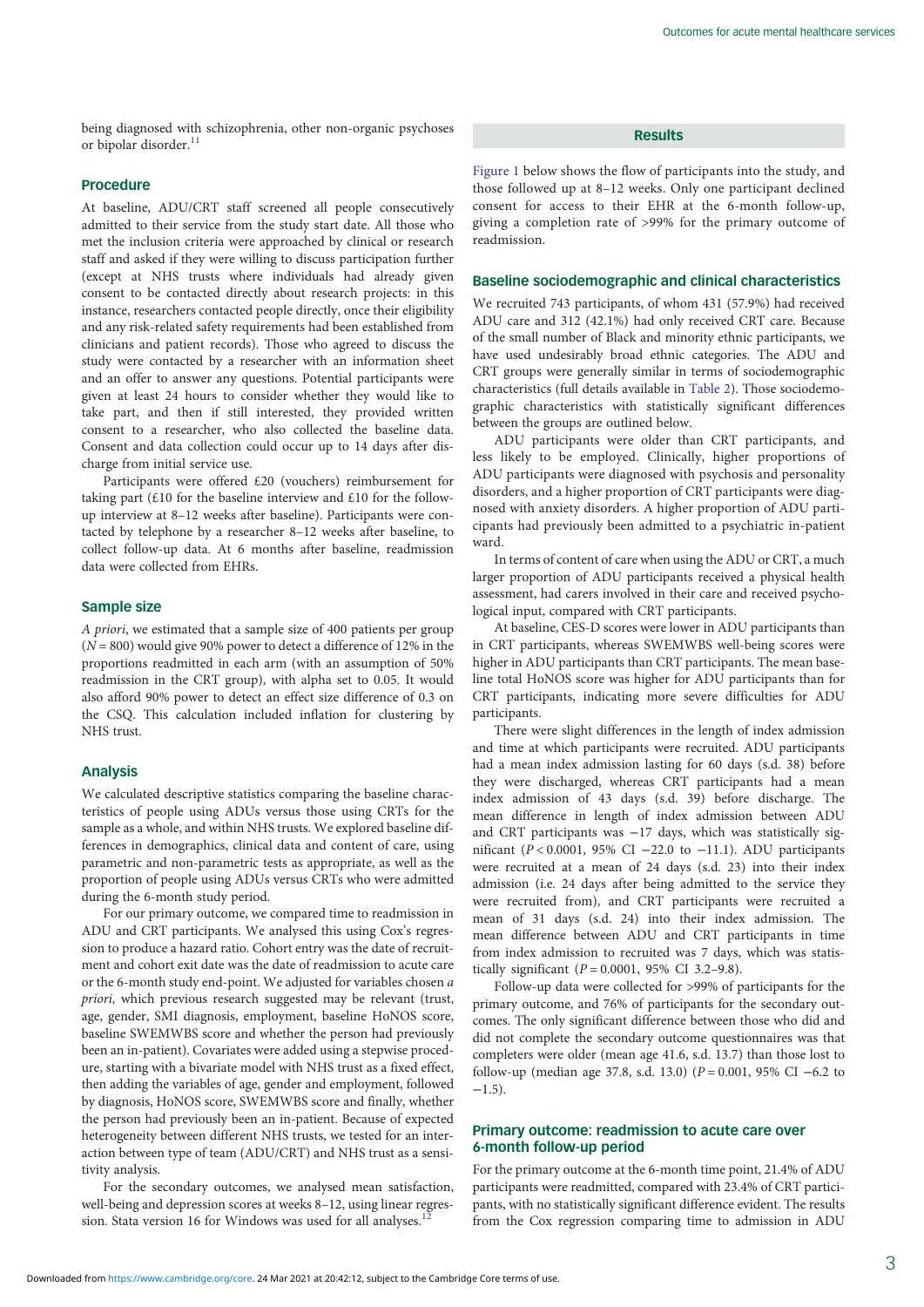<span id="page-3-0"></span>

ADU participants followed up at 8–12 weeks = 325/431 (75.4%)

CRT participants followed up at 8–12 weeks = 241/312 (77.2%)

Total participants followed up at 8–12 weeks = 566/743 (76.1%)

Fig. 1 Strengthening the Reporting of Observational Studies in Epidemiology (STROBE) diagram of the flow of participants into the study. ADU, acute day unit; CRT, crisis resolution team.

versus CRT participants are shown in [Table 2.](#page-4-0) Model 1 shows a bivariate analysis, including only team and NHS trust. Model 2 was adjusted for age, gender and employment, whereas model 3 included the remaining covariates (SMI diagnosis, whether participants had previously been an in-patient, baseline HoNOS score, baseline SWEMWBS score).

We included a cross-trust interaction between team (ADU or CRT) and NHS trust in model 4, which showed there were

4

significant differences across NHS trusts in terms of the primary outcome of readmission (likelihood ratio test P < 0.001). Model 4 showed that within trust 1, the risk of readmission was statistically significantly lower for ADU participants than CRT participants. In trusts 2 and 4, there was no statistically significantly difference in risk of readmission. In trust 3, the risk of admission was statistically significantly higher for ADU participants than CRT participants. Full results are given in [Table 3](#page-5-0).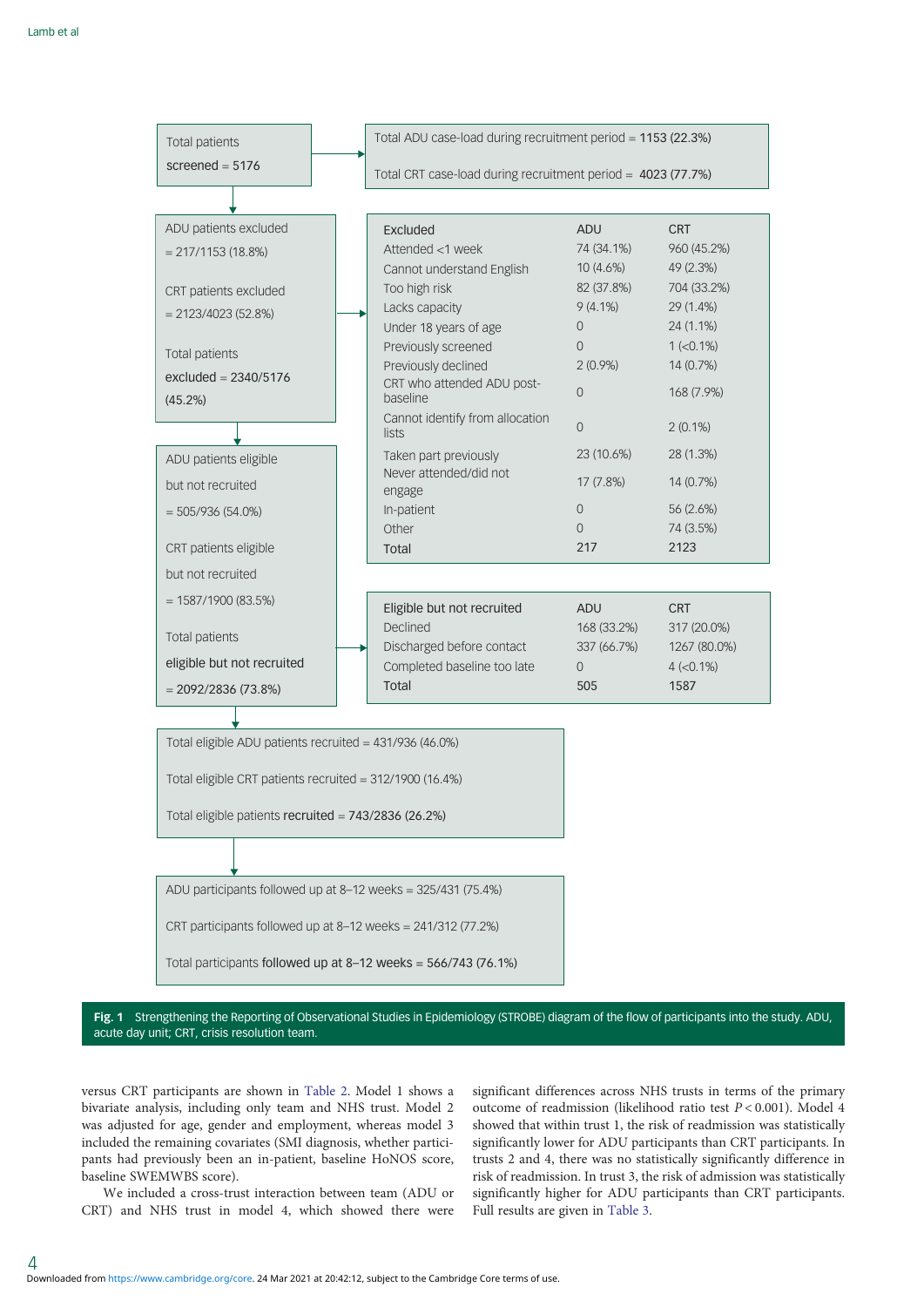<span id="page-4-0"></span>

| Table 2 Sociodemographic characteristics, clinical characteristics and baseline measures |             |             |                                                                |  |  |  |  |  |
|------------------------------------------------------------------------------------------|-------------|-------------|----------------------------------------------------------------|--|--|--|--|--|
|                                                                                          | <b>ADU</b>  | <b>CRT</b>  | Significance                                                   |  |  |  |  |  |
| Sociodemographic characteristics                                                         |             |             |                                                                |  |  |  |  |  |
| Age, years, mean (s.d.)                                                                  | 41.8 (14.0) | 39.2 (13.0) | Mean difference $-2.6$ , 95% CI $-4.6$ to $-0.5$ , $P = 0.01$  |  |  |  |  |  |
| Gender                                                                                   |             |             |                                                                |  |  |  |  |  |
| Male                                                                                     | 220 (51.0)  | 140 (44.9)  | $P = 0.1$                                                      |  |  |  |  |  |
| Female                                                                                   | 211 (49.0)  | 172 (55.1)  |                                                                |  |  |  |  |  |
| Ethnicity                                                                                |             |             |                                                                |  |  |  |  |  |
| White (UK and non-UK)                                                                    | 362 (84.6)  | 251 (82.3)  | $P = 0.2$                                                      |  |  |  |  |  |
| Black (UK, African, Caribbean, other)                                                    | 23(5.4)     | 17(5.6)     |                                                                |  |  |  |  |  |
| Asian (UK, South Asian, Chinese, other)                                                  | 28 (6.5)    | 17(5.6)     |                                                                |  |  |  |  |  |
| Mixed                                                                                    | 15(3.5)     | 20(6.6)     |                                                                |  |  |  |  |  |
| Employed (yes)                                                                           | 126 (29.2)  | 133 (42.6)  | P < 0.001                                                      |  |  |  |  |  |
| Marital status                                                                           |             |             |                                                                |  |  |  |  |  |
| Single                                                                                   | 268 (62.2)  | 189 (60.6)  | $P = 0.4$                                                      |  |  |  |  |  |
| Cohabiting                                                                               | 41 (9.5)    | 37 (11.9)   |                                                                |  |  |  |  |  |
| Married                                                                                  | 88 (20.4)   | 69 (22.1)   |                                                                |  |  |  |  |  |
| Divorced                                                                                 | 31(7.2)     | 15(4.8)     |                                                                |  |  |  |  |  |
| Widowed                                                                                  | 3(0.7)      | 2(0.6)      |                                                                |  |  |  |  |  |
| Clinical characteristics                                                                 |             |             |                                                                |  |  |  |  |  |
| ICD-10 primary diagnosis                                                                 |             |             |                                                                |  |  |  |  |  |
| Psychosis                                                                                | 80 (19.1)   | 40 (14.0)   | $P = 0.01$                                                     |  |  |  |  |  |
| Mood disorders                                                                           | 210 (50.0)  | 143 (50.2)  |                                                                |  |  |  |  |  |
| Anxiety                                                                                  | 55 (13.1)   | 55 (19.3)   |                                                                |  |  |  |  |  |
| Personality disorders                                                                    | 63 (15.0)   | 30(10.5)    |                                                                |  |  |  |  |  |
| Other                                                                                    | 12(2.9)     | 17(6.0)     |                                                                |  |  |  |  |  |
| SMI (yes)                                                                                | 139 (33.1)  | 80 (28.1)   | $P = 0.2$                                                      |  |  |  |  |  |
| Physical health                                                                          |             |             |                                                                |  |  |  |  |  |
| Excellent                                                                                | 21(4.9)     | 17(5.5)     | $P = 0.2$                                                      |  |  |  |  |  |
| Very good                                                                                | 84 (19.5)   | 49 (15.7)   |                                                                |  |  |  |  |  |
| Good                                                                                     | 147 (34.1)  | 101 (32.4)  |                                                                |  |  |  |  |  |
| Fair                                                                                     | 124 (28.8)  | 85 (27.2)   |                                                                |  |  |  |  |  |
| Poor                                                                                     | 55 (12.8)   | 60 (19.2)   |                                                                |  |  |  |  |  |
| Comorbidity                                                                              |             |             |                                                                |  |  |  |  |  |
| Mental health                                                                            | 100 (23.6)  | 74 (23.9)   | $P = 0.1$                                                      |  |  |  |  |  |
| Physical health                                                                          | 101 (23.8)  | 57 (18.4)   |                                                                |  |  |  |  |  |
| <b>Both</b>                                                                              | 58 (13.7)   | 38 (12.3)   |                                                                |  |  |  |  |  |
| Substance misuse (yes)                                                                   | 103 (24.3)  | 85 (27.6)   | $P = 0.5$                                                      |  |  |  |  |  |
| Smoker (yes)                                                                             | 172 (41.1)  | 114 (38.4)  | $P = 0.4$                                                      |  |  |  |  |  |
| Previous hospital admission (yes)                                                        | 248 (57.5)  | 116 (37.2)  | P < 0.001                                                      |  |  |  |  |  |
| No. of previous admissions, mean (s.d.)                                                  | 1.44(2.5)   | 1.09(3.0)   | Mean difference -0.3, 95% CI -0.8 to 0.1                       |  |  |  |  |  |
| Content of care                                                                          |             |             |                                                                |  |  |  |  |  |
| Physical assessment                                                                      | 340 (80.4)  | 106 (34.2)  | P < 0.001                                                      |  |  |  |  |  |
| Carers involved                                                                          | 183 (43.1)  | 102 (32.9)  | $P = 0.01$                                                     |  |  |  |  |  |
| Psychological input                                                                      | 248 (58.8)  | 174 (41.2)  | P < 0.001                                                      |  |  |  |  |  |
| Baseline measures                                                                        |             |             |                                                                |  |  |  |  |  |
| CES-D, mean (s.d.)                                                                       | 16.4(5.3)   | 17.5(5.4)   | Mean difference 1.1, 95% CI 0.4-2.0, $P = 0.009$               |  |  |  |  |  |
| SWEMWBS, mean (s.d.)                                                                     | 20.5(5.0)   | 19.3 (5.0)  | Mean difference $-1.2$ , 95% CI $-2.1$ to $-0.4$ , $P = 0.004$ |  |  |  |  |  |
| HoNOS, mean (s.d.)                                                                       | 14.1(6.1)   | 12.43(6.2)  | Mean difference -1.7, 95% CI -2.6 to -0.7, P < 0.001           |  |  |  |  |  |
|                                                                                          |             |             |                                                                |  |  |  |  |  |

ADU and CRT data are n (%) unless otherwise specified. P-values relate to t-tests for continuous variables and  $\chi^2$ -tests for categorical variables.

ADU, acute day unit; CRT, crisis resolution team; SMI severe mental illness; CES-D, Center for Epidemiologic Studies Depression Scale; SWEMWBS, Short Warwick–Edinburgh Mental Well-<br>being Scale; HoNOS, Health of the Nation

## Secondary outcomes: satisfaction, well-being and depression at 8–12 weeks

We found statistically significantly higher patient satisfaction (CSQ) scores and well-being scores (SWEMWBS), and lower levels of depression (CES-D) in ADU participants than CRT participants at the 8–12 week follow-up period. The full results the linear regressions examining these differences in fully adjusted models are shown in [Table 4](#page-5-0).

# **Discussion**

# Summary of results

In a fully adjusted model, there was no significant difference between ADU and CRT participants in terms of readmission over 6 months. However, once an interaction effect was included in the analysis, significant differences between ADU and CRT participants

became apparent, with ADU participants in different NHS Trusts being variously at increased, decreased or no different risk of readmission, compared with CRT participants. At 8–12 weeks, after accounting for baseline differences in participant characteristics, ADU participants had significantly higher satisfaction scores, with better well-being and lower depression scores than CRT participants. These results indicate that, despite serving a more unwell client group (as suggested by the lower proportion of ADU participants in employment, and higher proportions with SMI diagnoses and previous hospital admission), overall, ADUs produce comparable outcomes in terms of readmission, and better satisfaction, depression outcomes and well-being than CRTs.

## Comparison with previous research

In terms of the primary outcome, readmission to acute services, we are not aware of previous research directly comparing ADU and CRT services. The most recent meta-analysis of research on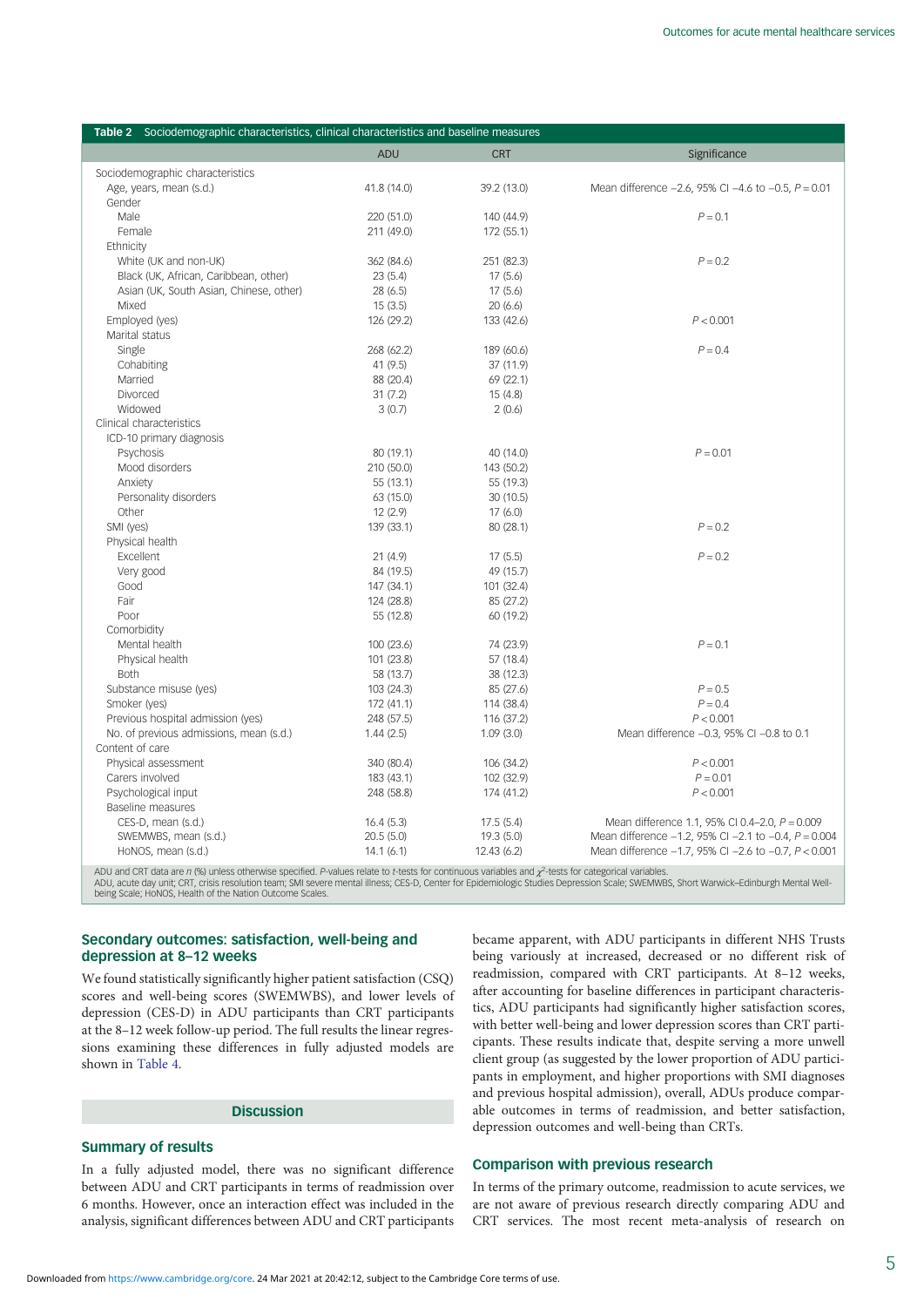<span id="page-5-0"></span>

| Primary outcome: hazard ratios of readmission to acute care comparing ADU and CRT participants<br>Table 3 |                                                                                     |                                     |                                                              |                                                    |  |  |  |
|-----------------------------------------------------------------------------------------------------------|-------------------------------------------------------------------------------------|-------------------------------------|--------------------------------------------------------------|----------------------------------------------------|--|--|--|
|                                                                                                           | Model 1: team, NHS<br>trust                                                         | Model 2: age, gender,<br>employment | Model 3: SMI, previous hospital<br>admission, HoNOS, SWEMWBS | Model 4: interaction between team<br>and NHS trust |  |  |  |
| CRT                                                                                                       |                                                                                     |                                     |                                                              |                                                    |  |  |  |
| ADU                                                                                                       | $0.94(0.67 - 1.32)$                                                                 | $0.90(0.64 - 1.28)$                 | $0.78(0.54 - 1.14)$                                          |                                                    |  |  |  |
| Trust 1                                                                                                   |                                                                                     |                                     |                                                              |                                                    |  |  |  |
| Trust 2                                                                                                   | $0.54(0.37 - 0.81)$                                                                 | $0.52(0.35 - 0.77)$                 | $0.52(0.34 - 0.79)$                                          | $0.41(0.22 - 0.75)$                                |  |  |  |
| Trust 3                                                                                                   | $0.31(0.19 - 0.49)$                                                                 | $0.31(0.19 - 0.49)$                 | $0.46(0.27 - 0.77)$                                          | $0.04(0.01 - 0.32)$                                |  |  |  |
| Trust 4                                                                                                   | $0.15(0.83 - 0.28)$                                                                 | $0.15(0.08 - 0.28)$                 | $0.17(0.09 - 0.32)$                                          | $0.13(0.05 - 0.34)$                                |  |  |  |
| Age                                                                                                       |                                                                                     | $0.99(0.98 - 1.01)$                 | $0.99(0.98 - 1.01)$                                          | $0.99(0.98 - 1.01)$                                |  |  |  |
| Male                                                                                                      |                                                                                     |                                     |                                                              |                                                    |  |  |  |
| Female                                                                                                    |                                                                                     | $1.18(0.84 - 1.66)$                 | $1.41(0.98 - 2.04)$                                          | 1.42 (0.99-2.04)                                   |  |  |  |
| Not employed                                                                                              |                                                                                     |                                     |                                                              |                                                    |  |  |  |
| Employed                                                                                                  |                                                                                     | $0.78(0.53 - 1.13)$                 | $0.92(0.61 - 1.39)$                                          | $0.88(0.58 - 1.33)$                                |  |  |  |
| No SMI                                                                                                    |                                                                                     |                                     |                                                              |                                                    |  |  |  |
| <b>SMI</b>                                                                                                |                                                                                     |                                     | $1.51(1.03 - 2.23)$                                          | $1.45(0.98 - 2.13)$                                |  |  |  |
| No previous hospital<br>admission                                                                         |                                                                                     |                                     |                                                              |                                                    |  |  |  |
| Previous hospital<br>admission                                                                            |                                                                                     |                                     | $2.65(1.72 - 4.07)$                                          | $2.31(1.51 - 3.52)$                                |  |  |  |
| <b>HONOS</b>                                                                                              |                                                                                     |                                     | $1.03(1.00 - 1.06)$                                          | 1.02 (0.99-1.05)                                   |  |  |  |
| <b>SWEMWBS</b>                                                                                            |                                                                                     |                                     | $0.99(0.94 - 1.03)$                                          | $0.99(0.94 - 1.04)$                                |  |  |  |
| Teamxtrust 1                                                                                              |                                                                                     |                                     |                                                              | $0.46(0.25 - 0.84)$                                |  |  |  |
| Teamxtrust 2                                                                                              |                                                                                     |                                     |                                                              | $0.74(0.39 - 1.43)$                                |  |  |  |
| Teamxtrust 3                                                                                              |                                                                                     |                                     |                                                              | 9.11 (1.22-68.09)                                  |  |  |  |
| Teamxtrust 4                                                                                              |                                                                                     |                                     |                                                              | $0.83(0.27 - 2.54)$                                |  |  |  |
|                                                                                                           | Data are hazard ratio (95% confidence interval), fully adjusted for all covariates. |                                     |                                                              |                                                    |  |  |  |

ute day unit; CRT, crisis resolution team; NHS, National Health Service; SMI severe mental illness; HoNOS, Health of the Nation Outcome Scales; SWEMWBS, Short Warwick–Edinburgh Mental Well-being Scale.

ADU[s4](#page-7-0) found no difference in subsequent readmission rates between people using ADU and in-patient services. However, this meta-analysis did find some evidence (albeit low quality) that those using ADUs had better outcomes than in-patients, regarding subsequent employment. This is particularly interesting given our finding that ADU participants in this cohort had lower rates of employment than CRT participants. One study investigated readmission of people using CRTs over 1 year,<sup>[13](#page-7-0)</sup> and found that psychotic disorders increased the risk of readmission. Their study found similar HoNOS scores in two CRT cohorts to our CRT participants (13.3 (s.d. 6.4) and 11.8 (s.d. 5.5)). The sample used in that study was similar in terms of gender (52% female), but had a smaller number of White participants (68%). Similarly, another study of people using CRTs found a readmission rate of  $38\%$ ,<sup>[14](#page-7-0)</sup> which is comparable with our study. That study found similar CSQ scores in people using CRTs (mean score 26, s.d. 5) to our study, although the sample had a slightly different demographic profile (female 60% v. 51% in our study; White ethnicity 65% v. 83% in our study).<sup>[14](#page-7-0)</sup>

We are not aware of previous research of people using ADUs and CRTs directly comparing the two groups on the secondary outcomes we used. Previous studies have compared outcomes for ADUs and in-patient wards, and satisfaction and readmissions among patients treated by CRTs. In a randomised controlled trial comparing day hospitals to in-patient care,<sup>[15](#page-7-0)</sup> satisfaction was measured and, similar to this study, found significantly higher satisfaction in the day hospital group than the in-patients group at

| Table 4                                                                                                                                                                                                                                                                                                                                                                                                                                                                                                                     |                            | Secondary outcomes: results from linear regression of satisfaction, well-being and depression at 8-12 weeks |                             |  |  |  |
|-----------------------------------------------------------------------------------------------------------------------------------------------------------------------------------------------------------------------------------------------------------------------------------------------------------------------------------------------------------------------------------------------------------------------------------------------------------------------------------------------------------------------------|----------------------------|-------------------------------------------------------------------------------------------------------------|-----------------------------|--|--|--|
|                                                                                                                                                                                                                                                                                                                                                                                                                                                                                                                             | CSQ Scoring scale 8-32     | SWEMWBS Scoring scale 7-35                                                                                  | CES-D Scoring scale 0-30    |  |  |  |
| Team (CRT)                                                                                                                                                                                                                                                                                                                                                                                                                                                                                                                  |                            |                                                                                                             |                             |  |  |  |
| ADU                                                                                                                                                                                                                                                                                                                                                                                                                                                                                                                         | $2.5(1.4-3.5)$             | $1.3(0.4 - 2.1)$                                                                                            | $-1.7$ ( $-2.7$ to $-0.8$ ) |  |  |  |
| NHS trust (trust 1)                                                                                                                                                                                                                                                                                                                                                                                                                                                                                                         |                            |                                                                                                             |                             |  |  |  |
| Trust 2                                                                                                                                                                                                                                                                                                                                                                                                                                                                                                                     | $-1.1$ ( $-2.7$ to 0.6)    | $-1.4$ ( $-2.7$ to $-0.1$ )                                                                                 | $1.2$ (-0.2 to 2.6)         |  |  |  |
| Trust 3                                                                                                                                                                                                                                                                                                                                                                                                                                                                                                                     | $-0.5$ ( $-2.2$ to 1.2)    | $-0.1$ ( $-1.4$ to 1.2)                                                                                     | $1.7(0.2 - 3.1)$            |  |  |  |
| Trust 4                                                                                                                                                                                                                                                                                                                                                                                                                                                                                                                     | $-0.1$ ( $-1.7$ to $1.5$ ) | $-0.3$ ( $-1.6$ to $1.0$ )                                                                                  | $-1.0$ ( $-2.4$ to 0.4)     |  |  |  |
| Age                                                                                                                                                                                                                                                                                                                                                                                                                                                                                                                         | $0.1(0.0-0.1)$             | $0.02$ (-0.01 to 0.05)                                                                                      | $0.007$ ( $-0.04$ to 0.03)  |  |  |  |
| Gender (male)                                                                                                                                                                                                                                                                                                                                                                                                                                                                                                               |                            |                                                                                                             |                             |  |  |  |
| Female                                                                                                                                                                                                                                                                                                                                                                                                                                                                                                                      | $-0.1$ ( $-1.1$ to 0.9)    | $0.02$ (-0.01 to 0.1)                                                                                       | $0.6$ ( $-0.3$ to 1.5)      |  |  |  |
| Employment (none)                                                                                                                                                                                                                                                                                                                                                                                                                                                                                                           |                            |                                                                                                             |                             |  |  |  |
| Employed                                                                                                                                                                                                                                                                                                                                                                                                                                                                                                                    | $1.9(0.8 - 3.0)$           | $1.8(1.0 - 2.7)$                                                                                            | $-2.0$ ( $-3.1$ to $-1.1$ ) |  |  |  |
| SMI (none)                                                                                                                                                                                                                                                                                                                                                                                                                                                                                                                  |                            |                                                                                                             |                             |  |  |  |
| <b>SMI</b>                                                                                                                                                                                                                                                                                                                                                                                                                                                                                                                  | $0.1$ (-1.1 to 1.3)        | $0.004 (-1.0 to 1.0)$                                                                                       | $-1.3$ ( $-2.4$ to $-0.3$ ) |  |  |  |
| Previous hospital admission (none)                                                                                                                                                                                                                                                                                                                                                                                                                                                                                          |                            |                                                                                                             |                             |  |  |  |
| Previous hospital admission                                                                                                                                                                                                                                                                                                                                                                                                                                                                                                 | $0.01$ (-1.0 to 1.2)       | $-0.2$ ( $-0.7$ to 1.0)                                                                                     | $0.03$ (-1.0 to 0.9)        |  |  |  |
| <b>HONOS</b>                                                                                                                                                                                                                                                                                                                                                                                                                                                                                                                | $-0.1$ ( $-0.2$ to 0.0)    | $-0.1$ ( $-0.1$ to 0.0)                                                                                     | $0.05(0.03 - 0.1)$          |  |  |  |
| SWEMWBS baseline                                                                                                                                                                                                                                                                                                                                                                                                                                                                                                            |                            | $0.5(0.4-0.6)$                                                                                              |                             |  |  |  |
| CES-D baseline                                                                                                                                                                                                                                                                                                                                                                                                                                                                                                              |                            |                                                                                                             | $0.5(0.4 - 0.6)$            |  |  |  |
| Data are coefficients from linear regression (95% confidence interval), fully adjusted for all covariates. Interpretation: CSQ and SWEMWBS are positively scored (higher score indicating better<br>outcome), and the CES-D is negatively scored (lower score indicating better outcome).<br>000 Objet Autorities Autorities of Autorities Autorities in Financial Manufacture Autor Autorities Autor Autor Autor Autor Autor Autor And Sample Schools and Schools and Schools and Schools and Schools and Schools and Scho |                            |                                                                                                             |                             |  |  |  |

CSQ, Client Satisfaction Questionnaire; SWEMWBS, Short Warwick–Edinburgh Mental Well-being Scale; CES-D, Center for Epidemiologic Studies Depression Scale; CRT, crisis resolution<br>team; ADU, acute day unit; NHS, National He

6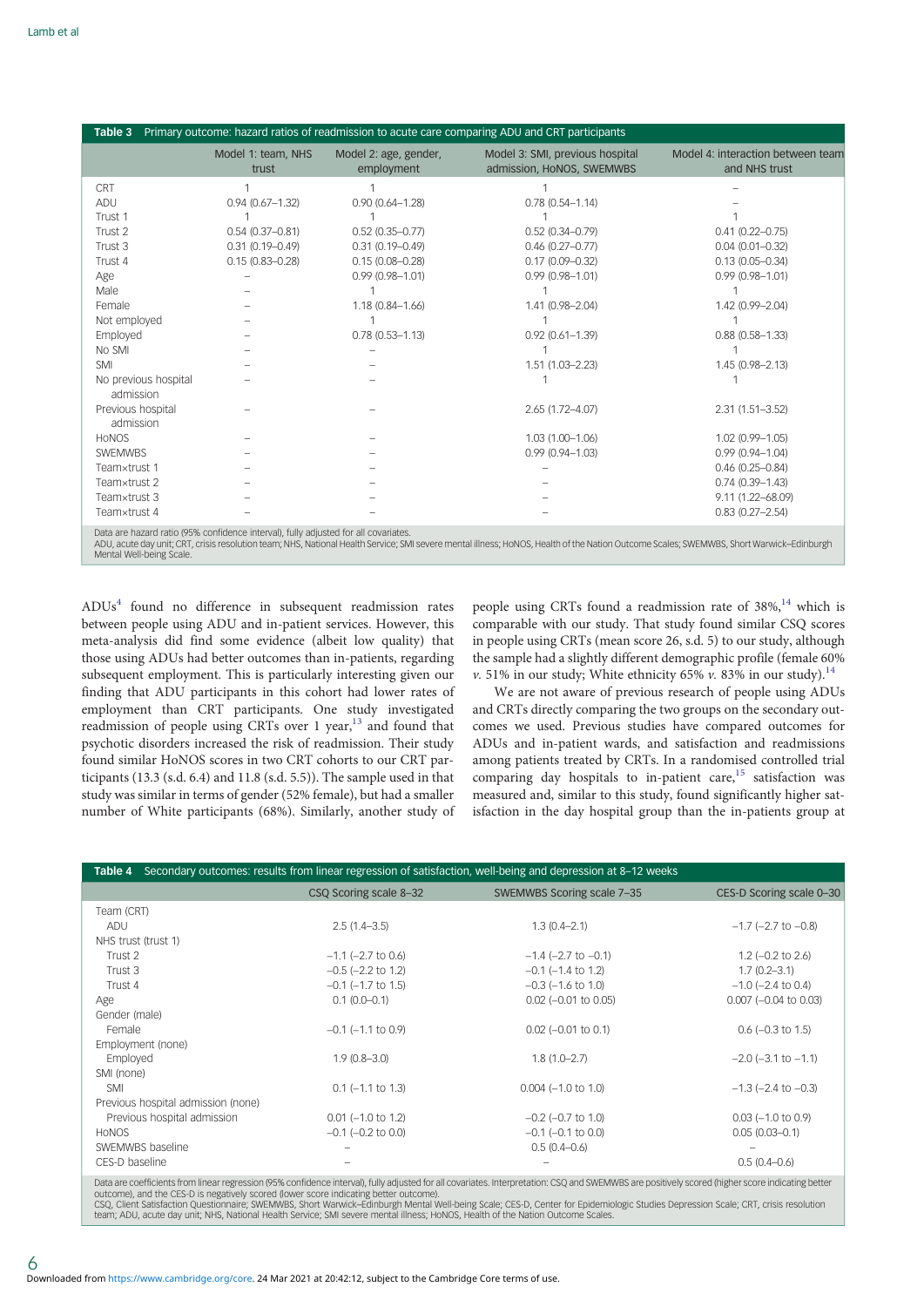discharge and 3 months later (although no difference at 12 months). The CSQ-8 has been used in several other studies of acute mental health services; for example, in a cohort study of people using standard acute in-patient wards compared with those using alternative residential crisis services (e.g. crisis houses), those using alternative services had significantly higher satisfaction scores (26.4 (s.d. 4.9)  $\nu$ . 23.1 (s.d.  $6.6$ )).<sup>16</sup> These scores are comparable with those found in our study (26.66 (s.d. 5.04) v. 24.37 (s.d. 6.57)), with greater satisfaction among those using ADUs and crisis houses than those using CRTs and in-patient wards.

We note that a previous study found similar interaction effects to our study, with different sites showing varying results.<sup>[17](#page-7-0)</sup> Although this study tested in-patient and day hospitals (rather than CRTs and ADUs), the finding suggests that, in terms of admissions at least, it is the content of care that matters, rather than the setting. The very wide confidence intervals evident in our study are probably because of a lack of statistical power, since the study was powered for an overall effect.

# Strengths and limitations

There are four key strengths of this cohort study: the direct comparison of those using ADUs and CRTs, which has not been undertaken previously; the robust methodology (large sample size and adjustment for clinical and demographic differences at baseline); the range of geographical locations of participating services and high follow-up rates. As discussed above, there is a lack of evidence about ADUs in modern mental health settings, with the majority of work having been carried out some time ago, and on services that were substantially different from those available currently. This study provides a comprehensive overview of the sociodemographic and clinical characteristics of those using ADUs and CRTs, and offers insights into the comparative benefits of each type of service in terms of clinical and well-being outcomes. To our knowledge, this is the largest cohort study of people using ADUs to date, and methodologically rigorous, lending weight to these results. The participating services are located in areas serving urban, suburban and rural communities, with high and low deprivation levels. We were able to follow up on 99.99% of participants via their EHRs at the 6-month time point, which included our primary outcome of service use during the 6 months, and 76% of participants (ADU 75.4%, CRT 77.2%) at the 8–12 week time point, which included the secondary outcomes of satisfaction, well-being and depression.

There are four main limitations of the study: selection and attrition bias; differences in index admission and recruitment periods; power, and lack of randomisation of participants and EHR data quality. First, as is typical in cohort studies of this nature, we were reliant on people who were attending participating services being willing and able to take part. The nature and severity of illness of some individuals excluded them from the study – around a third of potential participants were excluded (from both service types) because of risk considerations – and as a result our findings may not be applicable to the most unwell people who use these services (which is a potential issue for any type of study). However, the sample recruited from both ADUs and CRTs included a variety of diagnoses, including people who had previously been admitted to in-patient care, and both groups had substantial use of mental health services at follow-up. Furthermore, many participants were single and unemployed, and diagnoses included psychosis and personality disorder. This indicates that our sample did include people with complex mental health needs. That said, the overall recruitment rate from those eligible for inclusion was 46% in ADUs and only 16% in CRTs. In part, this likely reflects the fact that face-toface recruitment (possible in ADUs but not CRTs) tends to be

easier than recruitment over the telephone (the only recruitment method used in CRTs). As a result, it may be that the CRT group in this sample is unrepresentative. However, the relatively high response rate at follow-up (76%), and lack of significant differences between those completing the follow-up questionnaire and those not completing, can give us confidence that attrition bias is not a concern.

Second, there were statistically significant differences between ADU and CRT participants in terms of the lengths of their index admission (with ADU participants on average being admitted for 17 days longer than CRT participants), and in terms of the time from index admission to recruitment (with CRT participants recruited an average of 7 days later in their index admission than ADU participants). The longer length of admission in ADUs could reflect the fact that this group appears to be more severely unwell, with higher rates of SMI and previous hospital admission, and lower rates of employment. Although there was a significant difference in time from index admission to recruitment, this was relatively small (7 days), and seems unlikely to have had a substantial effect on our primary or secondary outcomes.

Third, we recruited 744 people to the study, having originally aimed for a target of 800, which would have given 90% statistical power to detect a 12% difference in readmission between ADU and CRT participants. We found the readmission rate and the difference in admission rate were lower than accounted for in the sample size calculation. The difference between models 2 and 3 led to attenuation of the hazard ratio more in keeping with the presence of confounding than the loss of power when adjusting for the additional characteristics in model 3. The differences in satisfaction, well-being and depression, each favouring ADUs, were all statistically significant with convincing effect sizes.

The fact that participants were not randomised could be seen as a limitation; however, we were able to recruit a larger sample size than would have been likely in an RCT, and in the analysis we adjusted for a large number of baseline differences between the two groups, including previous history of admission.

Finally, we collected a large quantity of data from routinely entered EHRs, including our primary outcome, and as such were reliant on these records being accurate and up to date. We undertook a thorough cleaning process to correct obvious errors in this data, but this type of data is by nature not always of very high quality.

# Implications for future research and practice

In future work it would be helpful to investigate why ADUs, despite being overwhelmingly popular with staff and patients, remain an underutilised model in the NHS acute care pathway. Work to produce a model of best practice, along with service implementation guidelines, would provide a valuable resource to commissioners and service managers looking to increase choice for people in mental health crisis in their areas. Research about the place of ADUs in the complex mental health landscape would be beneficial, including how NHS services work with voluntary sector provision in this area.

It would also be helpful to generate further evidence regarding the factors that make these models so hard to implement in a sustained way. Making comparisons internationally may help to determine whether they are more sustained in less financially constrained service systems. Given the lack of recent randomised controlled trial evidence about ADUs, and none at all comparing such units with other non-residential crisis services such as CRTs, a trial investigating different service models would be helpful to those planning, commissioning and running acute care pathways.

We have previously shown that the provision of ADUs in England is highly variable, with many parts of the country having